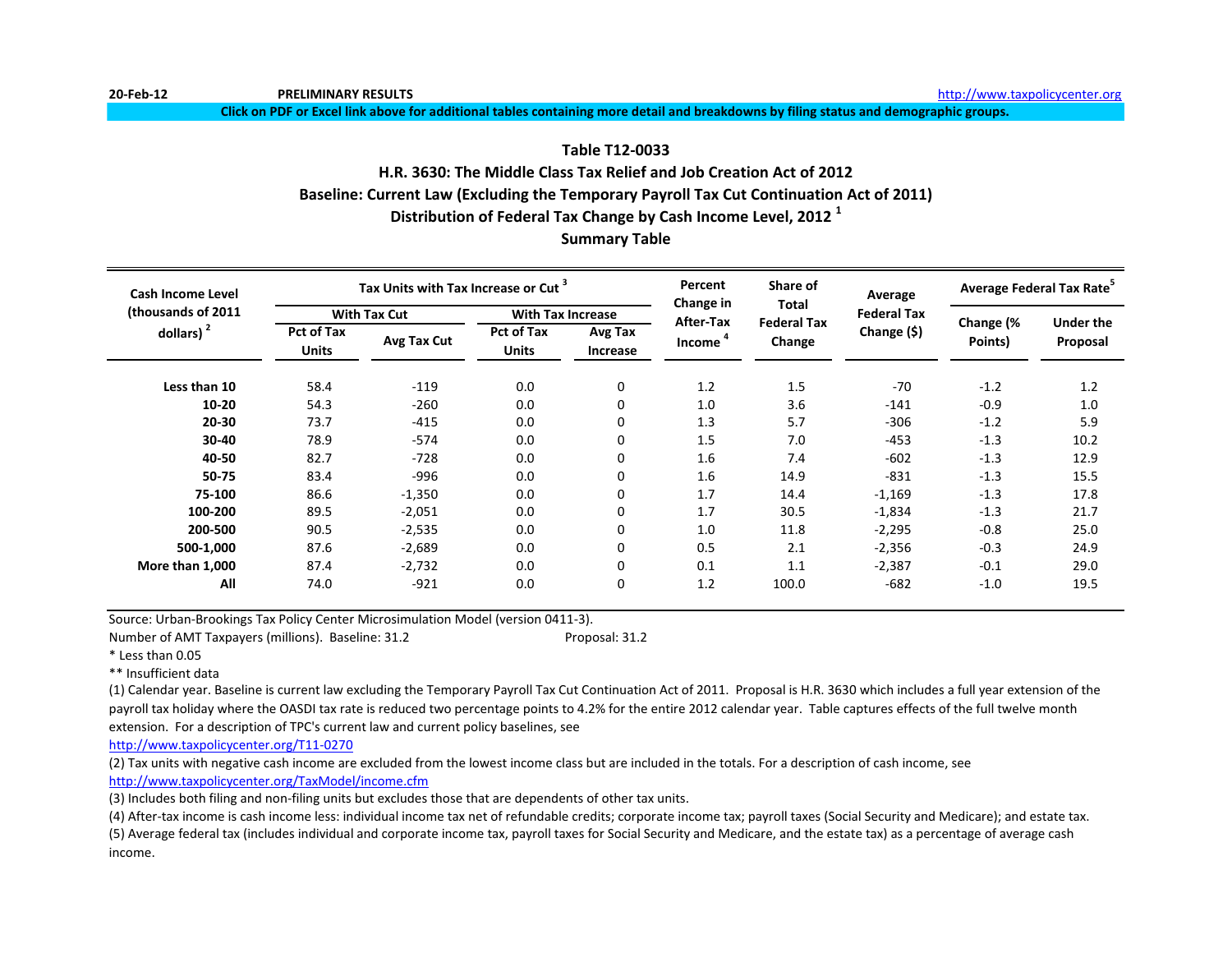#### **Table T12-0033**

## **H.R. 3630: The Middle Class Tax Relief and Job Creation Act of 2012 Baseline: Current Law (Excluding the Temporary Payroll Tax Cut Continuation Act of 2011) Distribution of Federal Tax Change by Cash Income Level, 2012 <sup>1</sup> Detail Table**

| Cash Income Level                           | Percent of Tax Units <sup>3</sup> |                             | <b>Percent Change</b>               | <b>Share of Total</b><br><b>Federal Tax</b> | <b>Average Federal Tax Change</b> |         | <b>Share of Federal Taxes</b> |                              | Average Federal Tax Rate |                              |
|---------------------------------------------|-----------------------------------|-----------------------------|-------------------------------------|---------------------------------------------|-----------------------------------|---------|-------------------------------|------------------------------|--------------------------|------------------------------|
| (thousands of 2011<br>dollars) <sup>2</sup> | <b>With Tax Cut</b>               | <b>With Tax</b><br>Increase | in After-Tax<br>Income <sup>4</sup> | Change                                      | <b>Dollars</b>                    | Percent | Change (%<br>Points)          | <b>Under the</b><br>Proposal | Change (%<br>Points)     | <b>Under the</b><br>Proposal |
| Less than 10                                | 58.4                              | 0.0                         | 1.2                                 | 1.5                                         | $-70$                             | $-49.4$ | $-0.1$                        | 0.1                          | $-1.2$                   | 1.2                          |
| 10-20                                       | 54.3                              | 0.0                         | 1.0                                 | 3.6                                         | $-141$                            | $-47.8$ | $-0.2$                        | 0.2                          | $-0.9$                   | 1.0                          |
| 20-30                                       | 73.7                              | 0.0                         | 1.3                                 | 5.7                                         | $-306$                            | $-17.1$ | $-0.2$                        | 1.4                          | $-1.2$                   | 5.9                          |
| 30-40                                       | 78.9                              | 0.0                         | 1.5                                 | 7.0                                         | $-453$                            | $-11.2$ | $-0.2$                        | 2.8                          | $-1.3$                   | 10.2                         |
| 40-50                                       | 82.7                              | 0.0                         | 1.6                                 | 7.4                                         | $-602$                            | $-9.4$  | $-0.2$                        | 3.6                          | $-1.3$                   | 12.9                         |
| 50-75                                       | 83.4                              | 0.0                         | 1.6                                 | 14.9                                        | $-831$                            | $-7.8$  | $-0.3$                        | 8.8                          | $-1.3$                   | 15.5                         |
| 75-100                                      | 86.6                              | 0.0                         | 1.7                                 | 14.4                                        | $-1,169$                          | $-7.0$  | $-0.2$                        | 9.5                          | $-1.3$                   | 17.8                         |
| 100-200                                     | 89.5                              | 0.0                         | 1.7                                 | 30.5                                        | $-1,834$                          | $-5.5$  | $-0.2$                        | 25.9                         | $-1.3$                   | 21.7                         |
| 200-500                                     | 90.5                              | 0.0                         | 1.0                                 | 11.8                                        | $-2,295$                          | $-3.0$  | 0.4                           | 19.4                         | $-0.8$                   | 25.0                         |
| 500-1.000                                   | 87.6                              | 0.0                         | 0.5                                 | 2.1                                         | $-2,356$                          | $-1.3$  | 0.3                           | 7.7                          | $-0.3$                   | 24.9                         |
| More than 1.000                             | 87.4                              | 0.0                         | 0.1                                 | 1.1                                         | $-2,387$                          | $-0.3$  | 0.9                           | 20.5                         | $-0.1$                   | 29.0                         |
| All                                         | 74.0                              | 0.0                         | 1.2                                 | 100.0                                       | $-682$                            | $-4.8$  | 0.0                           | 100.0                        | $-1.0$                   | 19.5                         |

## **Baseline Distribution of Income and Federal Taxes by Cash Income Level, 2012 <sup>1</sup>**

| Cash Income Level<br>thousands of 2011 |                              | Tax Units           |                      | <b>Pre-Tax Income</b> |                      | <b>Federal Tax Burden</b> | After-Tax Income     |                     | Average<br><b>Federal Tax</b> |
|----------------------------------------|------------------------------|---------------------|----------------------|-----------------------|----------------------|---------------------------|----------------------|---------------------|-------------------------------|
| dollars) $2$                           | <b>Number</b><br>(thousands) | Percent of<br>Total | Average<br>(dollars) | Percent of<br>Total   | Average<br>(dollars) | Percent of<br>Total       | Average<br>(dollars) | Percent of<br>Total | Rate <sup>5</sup>             |
| Less than 10                           | 23,654                       | 14.3                | 6.045                | 1.2                   | 141                  | 0.1                       | 5,904                | 1.5                 | 2.3                           |
| 10-20                                  | 28,341                       | 17.2                | 15.232               | 3.7                   | 296                  | 0.4                       | 14,936               | 4.6                 | 1.9                           |
| 20-30                                  | 20,820                       | 12.6                | 25.240               | 4.6                   | 1,793                | 1.6                       | 23.447               | 5.3                 | 7.1                           |
| 30-40                                  | 17,491                       | 10.6                | 35,253               | 5.3                   | 4,038                | 3.0                       | 31,215               | 5.9                 | 11.5                          |
| 40-50                                  | 13,844                       | 8.4                 | 45,338               | 5.4                   | 6,430                | 3.8                       | 38,909               | 5.9                 | 14.2                          |
| 50-75                                  | 20,187                       | 12.2                | 63,169               | 11.0                  | 10,643               | 9.1                       | 52,526               | 11.5                | 16.9                          |
| 75-100                                 | 13,838                       | 8.4                 | 87.271               | 10.5                  | 16,716               | 9.8                       | 70.555               | 10.6                | 19.2                          |
| 100-200                                | 18.707                       | 11.3                | 143,999              | 23.3                  | 33,104               | 26.2                      | 110,895              | 22.6                | 23.0                          |
| 200-500                                | 5.808                        | 3.5                 | 301.476              | 15.2                  | 77.674               | 19.1                      | 223,802              | 14.2                | 25.8                          |
| 500-1.000                              | 1.003                        | 0.6                 | 700.511              | 6.1                   | 176.426              | 7.5                       | 524.085              | 5.7                 | 25.2                          |
| More than 1,000                        | 503                          | 0.3                 | 3,175,826            | 13.8                  | 922,169              | 19.6                      | 2,253,657            | 12.4                | 29.0                          |
| All                                    | 165,201                      | 100.0               | 69,939               | 100.0                 | 14,336               | 100.0                     | 55,604               | 100.0               | 20.5                          |

Source: Urban-Brookings Tax Policy Center Microsimulation Model (version 0411-3).

Number of AMT Taxpayers (millions). Baseline: 31.2 Proposal: 31.2

\* Less than 0.05

(1) Calendar year. Baseline is current law excluding the Temporary Payroll Tax Cut Continuation Act of 2011. Proposal is H.R. 3630 which includes a full year extension of the payroll tax holiday where the OASDI tax rate is reduced two percentage points to 4.2% for the entire 2012 calendar year. Table captures effects of the full twelve month extension. For a description of TPC's current law and current policy baselines, see

[http://www.taxpolicycente](http://www.taxpolicycenter.org/T11-0270)r.org/T11-0270

(2) Tax units with negative cash income are excluded from the lowest income class but are included in the totals. For a description of cash income, see

[http://www.taxpolicycente](http://www.taxpolicycenter.org/TaxModel/income.cfm)r.org/TaxModel/income.cfm

(3) Includes both filing and non-filing units but excludes those that are dependents of other tax units.

(4) After-tax income is cash income less: individual income tax net of refundable credits; corporate income tax; payroll taxes (Social Security and Medicare); and estate tax.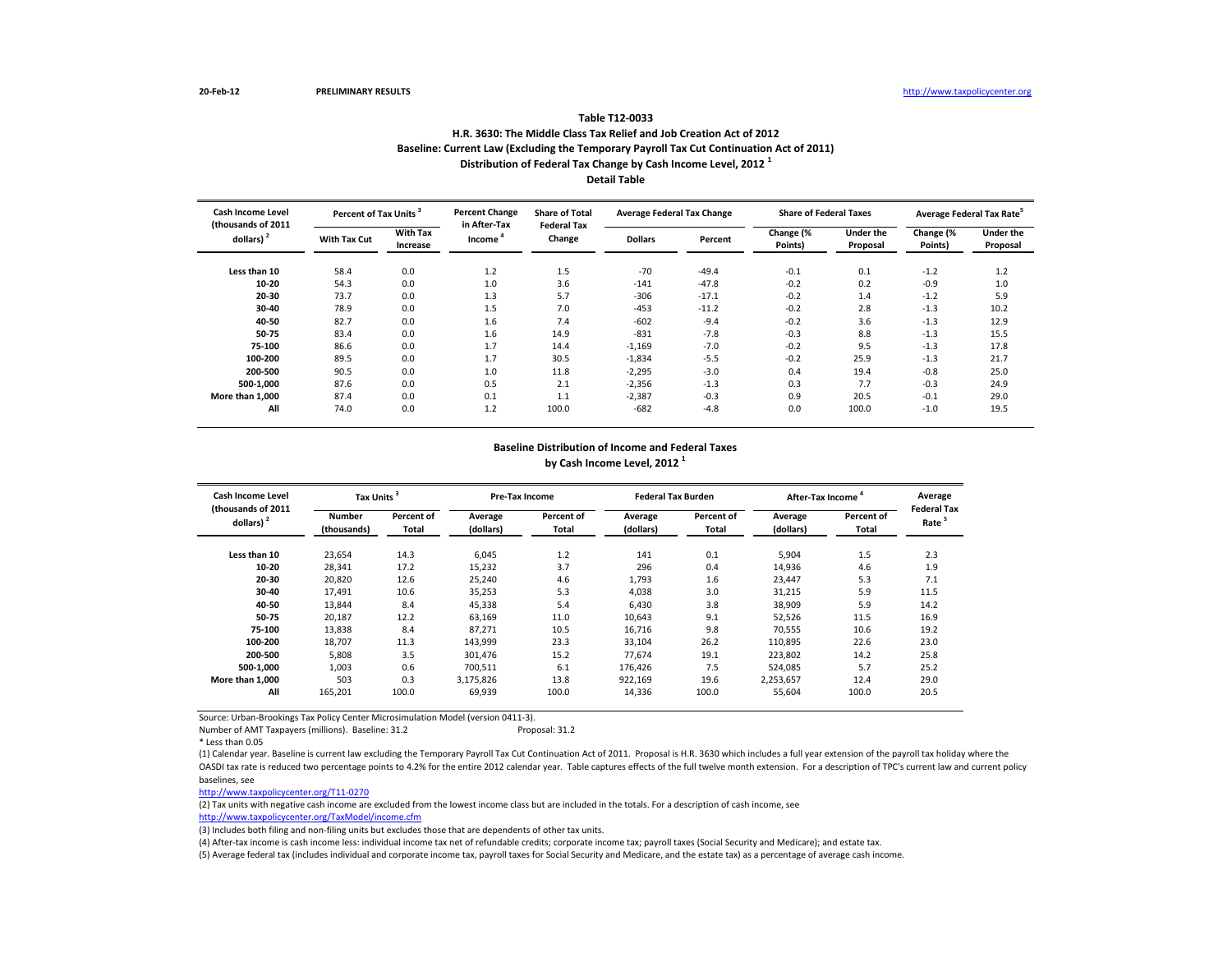# **Table T12-0033 H.R. 3630: The Middle Class Tax Relief and Job Creation Act of 2012 Baseline: Current Law (Excluding the Temporary Payroll Tax Cut Continuation Act of 2011) Distribution of Federal Tax Change by Cash Income Level, 2012 <sup>1</sup> Detail Table - Single Tax Units**

| Cash Income Level<br>(thousands of 2011 | Percent of Tax Units <sup>3</sup> |                             | <b>Percent Change</b><br>in After-Tax | <b>Share of Total</b><br><b>Federal Tax</b> | <b>Average Federal Tax Change</b> |         | <b>Share of Federal Taxes</b> |                       |                      | Average Federal Tax Rate <sup>3</sup> |
|-----------------------------------------|-----------------------------------|-----------------------------|---------------------------------------|---------------------------------------------|-----------------------------------|---------|-------------------------------|-----------------------|----------------------|---------------------------------------|
| dollars) <sup>2</sup>                   | <b>With Tax Cut</b>               | <b>With Tax</b><br>Increase | Income                                | Change                                      | <b>Dollars</b>                    | Percent | Change (%<br>Points)          | Under the<br>Proposal | Change (%<br>Points) | Under the<br>Proposal                 |
| Less than 10                            | 54.8                              | 0.0                         | 1.1                                   | 4.1                                         | $-64$                             | $-18.2$ | $-0.2$                        | 1.0                   | $-1.1$               | 4.8                                   |
| 10-20                                   | 42.7                              | 0.0                         | 0.8                                   | 7.4                                         | $-108$                            | $-12.6$ | $-0.2$                        | 2.8                   | $-0.7$               | 5.0                                   |
| 20-30                                   | 64.7                              | 0.0                         | 1.2                                   | 11.1                                        | $-259$                            | $-9.2$  | $-0.3$                        | 6.0                   | $-1.0$               | 10.2                                  |
| 30-40                                   | 72.6                              | 0.0                         | 1.4                                   | 13.6                                        | $-418$                            | $-7.9$  | $-0.3$                        | 8.6                   | $-1.2$               | 13.8                                  |
| 40-50                                   | 81.6                              | 0.0                         | 1.7                                   | 13.1                                        | $-625$                            | $-7.4$  | $-0.2$                        | 9.0                   | $-1.4$               | 17.4                                  |
| 50-75                                   | 79.5                              | 0.0                         | 1.7                                   | 21.1                                        | $-822$                            | $-6.3$  | $-0.2$                        | 17.1                  | $-1.3$               | 19.6                                  |
| 75-100                                  | 81.4                              | 0.0                         | 1.7                                   | 12.4                                        | $-1,134$                          | $-5.7$  | $-0.1$                        | 11.2                  | $-1.3$               | 21.8                                  |
| 100-200                                 | 76.8                              | 0.0                         | 1.3                                   | 12.9                                        | $-1,390$                          | $-4.2$  | 0.2                           | 16.2                  | $-1.0$               | 22.9                                  |
| 200-500                                 | 71.1                              | 0.0                         | 0.6                                   | 3.3                                         | $-1,311$                          | $-1.7$  | 0.4                           | 10.6                  | $-0.4$               | 25.3                                  |
| 500-1.000                               | 67.2                              | 0.0                         | 0.2                                   | 0.6                                         | $-1,174$                          | $-0.7$  | 0.2                           | 4.5                   | $-0.2$               | 25.3                                  |
| More than 1.000                         | 66.0                              | 0.0                         | 0.1                                   | 0.3                                         | $-1,230$                          | $-0.1$  | 0.7                           | 12.9                  | 0.0                  | 32.2                                  |
| All                                     | 61.4                              | 0.0                         | 1.2                                   | 100.0                                       | $-355$                            | $-5.2$  | 0.0                           | 100.0                 | $-1.0$               | 17.9                                  |

#### **Baseline Distribution of Income and Federal Taxes by Cash Income Level, 2012 <sup>1</sup>**

| <b>Cash Income Level</b>                    | Tax Units <sup>3</sup>       |                     | Pre-Tax Income    |                     | <b>Federal Tax Burden</b> |                     | After-Tax Income  |                     | Average<br><b>Federal Tax</b> |
|---------------------------------------------|------------------------------|---------------------|-------------------|---------------------|---------------------------|---------------------|-------------------|---------------------|-------------------------------|
| (thousands of 2011<br>dollars) <sup>2</sup> | <b>Number</b><br>(thousands) | Percent of<br>Total | Average (dollars) | Percent of<br>Total | Average (dollars)         | Percent of<br>Total | Average (dollars) | Percent of<br>Total | Rate <sup>5</sup>             |
| Less than 10                                | 18,677                       | 23.2                | 5,934             | 3.8                 | 350                       | 1.2                 | 5,584             | 4.4                 | 5.9                           |
| 10-20                                       | 19,704                       | 24.4                | 15,064            | 10.1                | 856                       | 3.1                 | 14,208            | 11.8                | 5.7                           |
| 20-30                                       | 12,248                       | 15.2                | 25,068            | 10.5                | 2,814                     | 6.2                 | 22,254            | 11.5                | 11.2                          |
| 30-40                                       | 9,316                        | 11.6                | 35,203            | 11.2                | 5,262                     | 8.9                 | 29,940            | 11.7                | 15.0                          |
| 40-50                                       | 6,007                        | 7.5                 | 45,161            | 9.3                 | 8,472                     | 9.2                 | 36,689            | 9.3                 | 18.8                          |
| 50-75                                       | 7.366                        | 9.1                 | 62,176            | 15.6                | 13,002                    | 17.3                | 49,173            | 15.2                | 20.9                          |
| 75-100                                      | 3,136                        | 3.9                 | 86,024            | 9.2                 | 19,909                    | 11.3                | 66,115            | 8.7                 | 23.1                          |
| 100-200                                     | 2,656                        | 3.3                 | 139,722           | 12.7                | 33,323                    | 16.0                | 106,399           | 11.9                | 23.9                          |
| 200-500                                     | 714                          | 0.9                 | 307.687           | 7.5                 | 79.219                    | 10.2                | 228,467           | 6.9                 | 25.8                          |
| 500-1.000                                   | 138                          | 0.2                 | 678.159           | 3.2                 | 172,818                   | 4.3                 | 505,341           | 2.9                 | 25.5                          |
| More than 1,000                             | 67                           | 0.1                 | 3,141,069         | 7.2                 | 1,011,418                 | 12.2                | 2,129,652         | 6.0                 | 32.2                          |
| All                                         | 80,620                       | 100.0               | 36,344            | 100.0               | 6,859                     | 100.0               | 29,486            | 100.0               | 18.9                          |

Source: Urban-Brookings Tax Policy Center Microsimulation Model (version 0411-3).

\* Less than 0.05

(1) Calendar year. Baseline is current law excluding the Temporary Payroll Tax Cut Continuation Act of 2011. Proposal is H.R. 3630 which includes a full year extension of the payroll tax holiday where the OASDI tax rate is reduced two percentage points to 4.2% for the entire 2012 calendar year. Table captures effects of the full twelve month extension. For a description of TPC's current law and current policy baselines, see

[http://www.taxpolicycente](http://www.taxpolicycenter.org/T11-0270)r.org/T11-0270

(2) Tax units with negative cash income are excluded from the lowest income class but are included in the totals. For a description of cash income, see

[http://www.taxpolicycente](http://www.taxpolicycenter.org/TaxModel/income.cfm)r.org/TaxModel/income.cfm (3) Includes both filing and non-filing units but excludes those that are dependents of other tax units.

(4) After-tax income is cash income less: individual income tax net of refundable credits; corporate income tax; payroll taxes (Social Security and Medicare); and estate tax.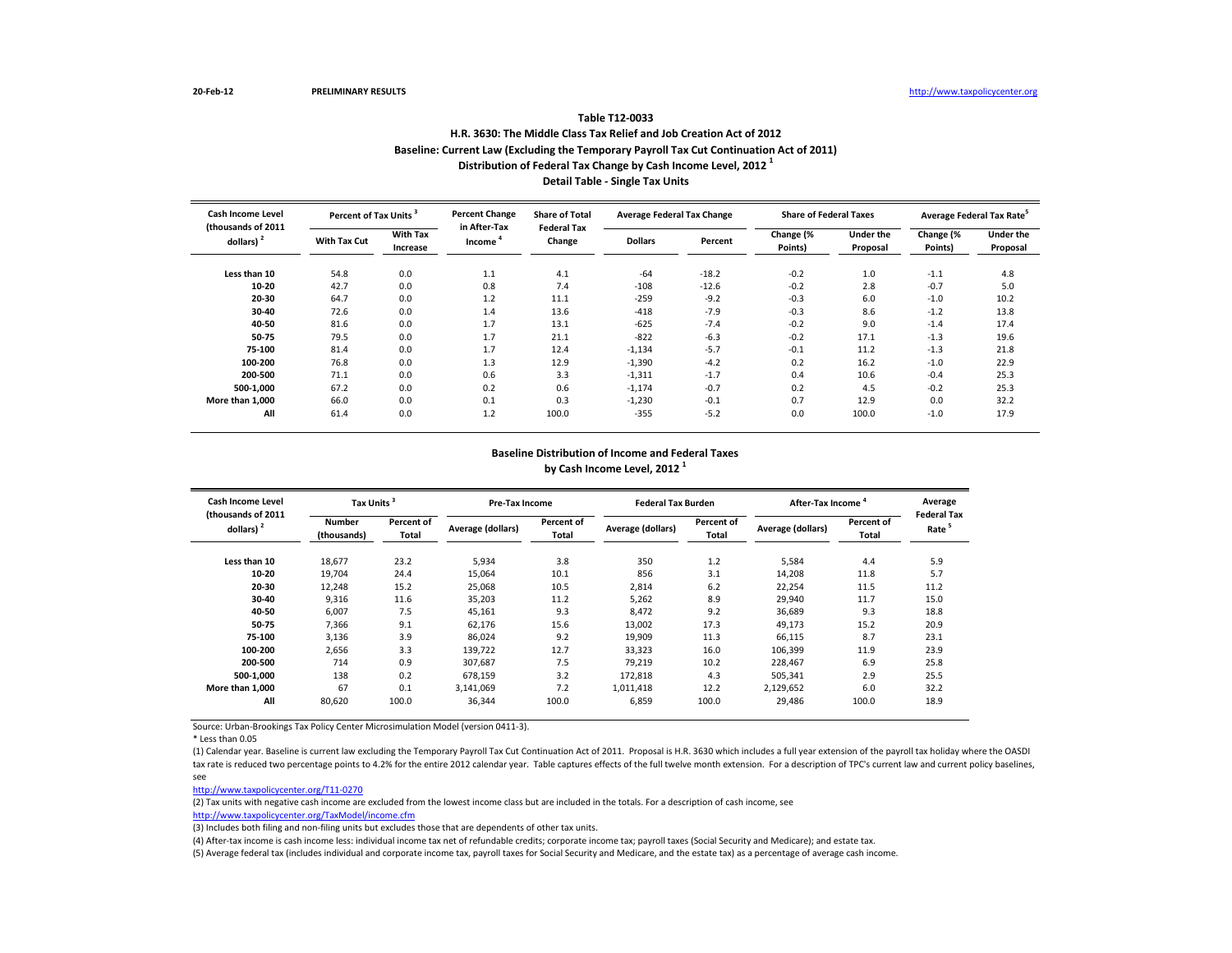# **Table T12-0033 H.R. 3630: The Middle Class Tax Relief and Job Creation Act of 2012 Baseline: Current Law (Excluding the Temporary Payroll Tax Cut Continuation Act of 2011) Distribution of Federal Tax Change by Cash Income Level, 2012 <sup>1</sup> Detail Table - Married Tax Units Filing Jointly**

| Cash Income Level<br>(thousands of 2011 | Percent of Tax Units |                             | <b>Percent Change</b><br>in After-Tax | <b>Share of Total</b><br><b>Federal Tax</b> | <b>Average Federal Tax Change</b> |         | <b>Share of Federal Taxes</b> |                       | Average Federal Tax Rate <sup>3</sup> |                       |
|-----------------------------------------|----------------------|-----------------------------|---------------------------------------|---------------------------------------------|-----------------------------------|---------|-------------------------------|-----------------------|---------------------------------------|-----------------------|
| dollars) <sup>2</sup>                   | <b>With Tax Cut</b>  | <b>With Tax</b><br>Increase | Income                                | Change                                      | <b>Dollars</b>                    | Percent | Change (%<br>Points)          | Under the<br>Proposal | Change (%<br>Points)                  | Under the<br>Proposal |
| Less than 10                            | 62.2                 | 0.0                         | 1.7                                   | 0.2                                         | -93                               | 72.0    | 0.0                           | 0.0                   | $-1.7$                                | $-4.1$                |
| 10-20                                   | 76.5                 | 0.0                         | 1.4                                   | 0.9                                         | $-221$                            | 63.9    | 0.0                           | $-0.1$                | $-1.4$                                | $-3.6$                |
| 20-30                                   | 79.4                 | 0.0                         | 1.4                                   | 1.7                                         | $-341$                            | $-75.8$ | $-0.1$                        | 0.0                   | $-1.3$                                | 0.4                   |
| 30-40                                   | 79.6                 | 0.0                         | 1.3                                   | 2.5                                         | $-441$                            | $-20.2$ | $-0.1$                        | 0.4                   | $-1.2$                                | 4.9                   |
| 40-50                                   | 79.0                 | 0.0                         | 1.2                                   | 3.7                                         | $-517$                            | $-13.2$ | $-0.1$                        | 1.1                   | $-1.1$                                | 7.5                   |
| 50-75                                   | 84.0                 | 0.0                         | 1.4                                   | 11.2                                        | $-796$                            | $-9.2$  | $-0.3$                        | 4.8                   | $-1.2$                                | 12.3                  |
| 75-100                                  | 87.9                 | 0.0                         | 1.6                                   | 15.6                                        | $-1,165$                          | $-7.6$  | $-0.3$                        | 8.4                   | $-1.3$                                | 16.2                  |
| 100-200                                 | 91.4                 | 0.0                         | 1.7                                   | 42.1                                        | $-1,916$                          | $-5.8$  | $-0.5$                        | 29.9                  | $-1.3$                                | 21.5                  |
| 200-500                                 | 93.4                 | 0.0                         | 1.1                                   | 17.4                                        | $-2,456$                          | $-3.2$  | 0.2                           | 23.2                  | $-0.8$                                | 25.0                  |
| 500-1.000                               | 90.8                 | 0.0                         | 0.5                                   | 3.1                                         | $-2,578$                          | $-1.5$  | 0.3                           | 9.1                   | $-0.4$                                | 24.8                  |
| More than 1.000                         | 91.2                 | 0.0                         | 0.1                                   | 1.6                                         | $-2,614$                          | $-0.3$  | 0.9                           | 23.1                  | $-0.1$                                | 28.4                  |
| All                                     | 85.5                 | 0.0                         | 1.2                                   | 100.0                                       | $-1,215$                          | $-4.2$  | 0.0                           | 100.0                 | $-0.9$                                | 21.2                  |

#### **Baseline Distribution of Income and Federal Taxes by Cash Income Level, 2012 <sup>1</sup>**

| <b>Cash Income Level</b>                    | Tax Units <sup>3</sup>       |                     | Pre-Tax Income    |                     | <b>Federal Tax Burden</b> |                     | After-Tax Income  |                     | Average                                 |
|---------------------------------------------|------------------------------|---------------------|-------------------|---------------------|---------------------------|---------------------|-------------------|---------------------|-----------------------------------------|
| (thousands of 2011<br>dollars) <sup>2</sup> | <b>Number</b><br>(thousands) | Percent of<br>Total | Average (dollars) | Percent of<br>Total | Average (dollars)         | Percent of<br>Total | Average (dollars) | Percent of<br>Total | <b>Federal Tax</b><br>Rate <sup>5</sup> |
| Less than 10                                | 1,412                        | 2.5                 | 5,472             | 0.1                 | $-130$                    | 0.0                 | 5,602             | 0.1                 | $-2.4$                                  |
| 10-20                                       | 2,711                        | 4.7                 | 15,812            | 0.6                 | $-346$                    | $-0.1$              | 16,158            | 0.8                 | $-2.2$                                  |
| 20-30                                       | 3,358                        | 5.9                 | 25,426            | 1.1                 | 449                       | 0.1                 | 24,977            | 1.4                 | 1.8                                     |
| 30-40                                       | 3,936                        | 6.9                 | 35,482            | 1.9                 | 2,181                     | 0.5                 | 33,300            | 2.2                 | 6.2                                     |
| 40-50                                       | 4,904                        | 8.6                 | 45,674            | 3.0                 | 3,929                     | 1.2                 | 41,745            | 3.5                 | 8.6                                     |
| 50-75                                       | 9.775                        | 17.1                | 64,093            | 8.3                 | 8,663                     | 5.1                 | 55,430            | 9.3                 | 13.5                                    |
| 75-100                                      | 9,326                        | 16.3                | 87,934            | 10.9                | 15,415                    | 8.7                 | 72,519            | 11.6                | 17.5                                    |
| 100-200                                     | 15,280                       | 26.7                | 145,189           | 29.5                | 33,083                    | 30.4                | 112,106           | 29.3                | 22.8                                    |
| 200-500                                     | 4.920                        | 8.6                 | 300.780           | 19.7                | 77.525                    | 23.0                | 223,256           | 18.8                | 25.8                                    |
| 500-1,000                                   | 831                          | 1.5                 | 704.723           | 7.8                 | 177,210                   | 8.9                 | 527,513           | 7.5                 | 25.2                                    |
| More than 1,000                             | 416                          | 0.7                 | 3,104,064         | 17.2                | 884,696                   | 22.2                | 2,219,368         | 15.8                | 28.5                                    |
| All                                         | 57,183                       | 100.0               | 131,340           | 100.0               | 29,038                    | 100.0               | 102,302           | 100.0               | 22.1                                    |

Source: Urban-Brookings Tax Policy Center Microsimulation Model (version 0411-3).

\* Less than 0.05

(1) Calendar year. Baseline is current law excluding the Temporary Payroll Tax Cut Continuation Act of 2011. Proposal is H.R. 3630 which includes a full year extension of the payroll tax holiday where the OASDI tax rate is reduced two percentage points to 4.2% for the entire 2012 calendar year. Table captures effects of the full twelve month extension. For a description of TPC's current law and current policy baselines, see

[http://www.taxpolicycente](http://www.taxpolicycenter.org/T11-0270)r.org/T11-0270

(2) Tax units with negative cash income are excluded from the lowest income class but are included in the totals. For a description of cash income, see

[http://www.taxpolicycente](http://www.taxpolicycenter.org/TaxModel/income.cfm)r.org/TaxModel/income.cfm (3) Includes both filing and non-filing units but excludes those that are dependents of other tax units.

(4) After-tax income is cash income less: individual income tax net of refundable credits; corporate income tax; payroll taxes (Social Security and Medicare); and estate tax.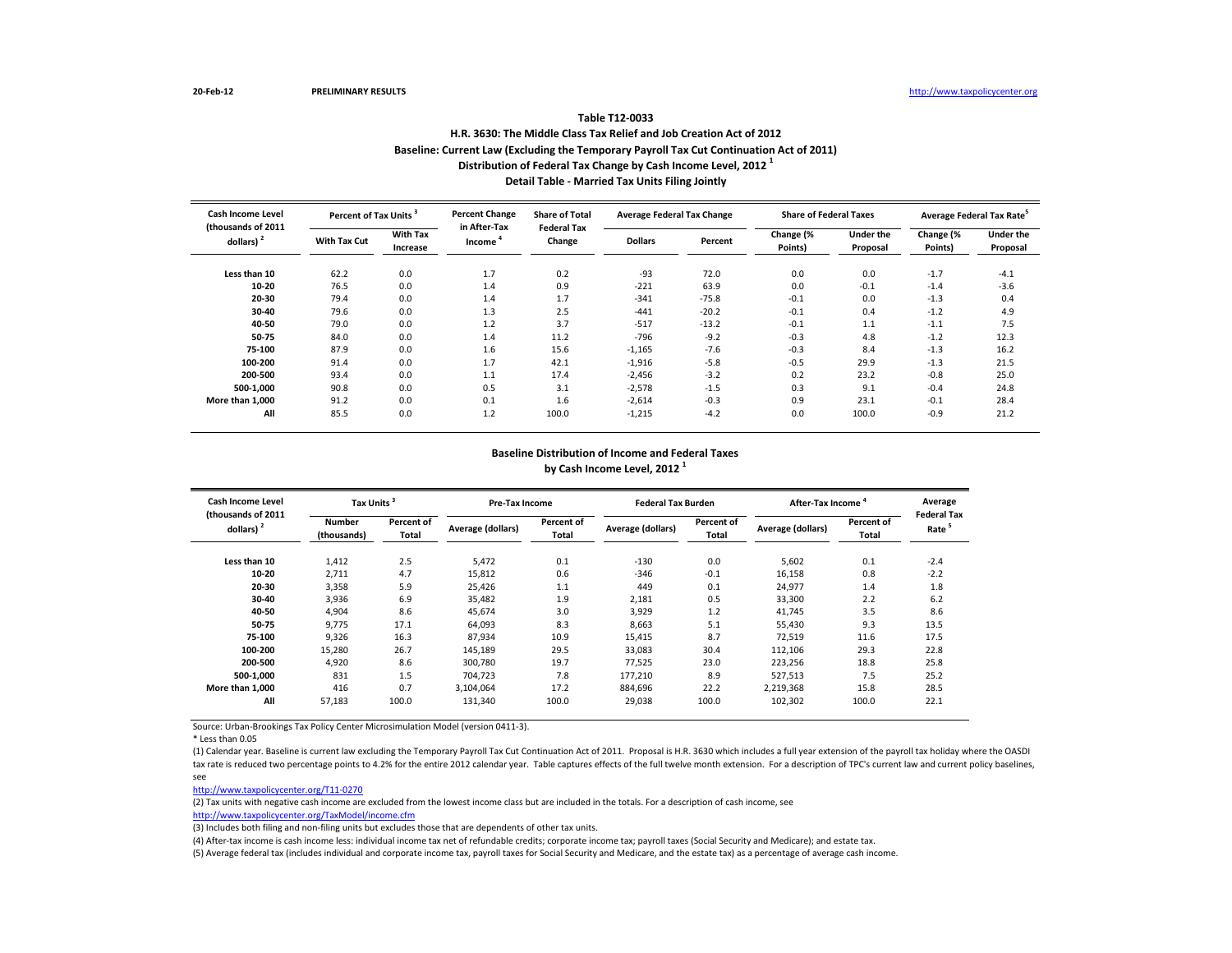# **Table T12-0033 H.R. 3630: The Middle Class Tax Relief and Job Creation Act of 2012 Baseline: Current Law (Excluding the Temporary Payroll Tax Cut Continuation Act of 2011) Distribution of Federal Tax Change by Cash Income Level, 2012 <sup>1</sup> Detail Table - Head of Household Tax Units**

| Cash Income Level                  | Percent of Tax Units |                             | <b>Percent Change</b><br>in After-Tax | <b>Share of Total</b><br><b>Federal Tax</b> |                | <b>Average Federal Tax Change</b> | <b>Share of Federal Taxes</b> |                       |                      | Average Federal Tax Rate <sup>3</sup> |
|------------------------------------|----------------------|-----------------------------|---------------------------------------|---------------------------------------------|----------------|-----------------------------------|-------------------------------|-----------------------|----------------------|---------------------------------------|
| (thousands of 2011<br>dollars) $2$ | <b>With Tax Cut</b>  | <b>With Tax</b><br>Increase | Income                                | Change                                      | <b>Dollars</b> | Percent                           | Change (%<br>Points)          | Under the<br>Proposal | Change (%<br>Points) | Under the<br>Proposal                 |
| Less than 10                       | 75.6                 | 0.0                         | 1.2                                   | 2.5                                         | -93            | 10.1                              | $-0.7$                        | $-3.7$                | $-1.4$               | $-14.8$                               |
| 10-20                              | 82.4                 | 0.0                         | 1.3                                   | 9.5                                         | $-216$         | 14.8                              | $-2.3$                        | $-10.0$               | $-1.4$               | $-10.8$                               |
| 20-30                              | 91.0                 | 0.0                         | 1.5                                   | 14.9                                        | $-395$         | 758.2                             | $-2.1$                        | $-2.3$                | $-1.6$               | $-1.8$                                |
| 30-40                              | 92.5                 | 0.0                         | 1.7                                   | 16.0                                        | $-543$         | $-20.4$                           | $-0.9$                        | 8.5                   | $-1.6$               | 6.0                                   |
| 40-50                              | 91.0                 | 0.0                         | 1.8                                   | 14.0                                        | $-698$         | $-11.5$                           | 0.1                           | 14.6                  | $-1.5$               | 11.9                                  |
| 50-75                              | 92.2                 | 0.0                         | 1.9                                   | 20.0                                        | $-976$         | $-9.0$                            | 0.9                           | 27.5                  | $-1.6$               | 15.8                                  |
| 75-100                             | 90.9                 | 0.0                         | 1.9                                   | 11.8                                        | $-1,302$       | $-7.3$                            | 1.1                           | 20.6                  | $-1.5$               | 19.4                                  |
| 100-200                            | 95.8                 | 0.0                         | 1.7                                   | 9.0                                         | $-1,782$       | $-5.6$                            | 1.4                           | 20.7                  | $-1.3$               | 22.5                                  |
| 200-500                            | 92.9                 | 0.0                         | 0.9                                   | 1.9                                         | $-1,872$       | $-2.5$                            | 1.0                           | 10.1                  | $-0.6$               | 24.5                                  |
| 500-1,000                          | 93.5                 | 0.0                         | 0.3                                   | 0.3                                         | $-1,696$       | $-1.0$                            | 0.5                           | 4.1                   | $-0.3$               | 24.0                                  |
| More than 1.000                    | 82.9                 | 0.0                         | 0.1                                   | 0.1                                         | $-1,631$       | $-0.2$                            | 1.2                           | 9.8                   | $-0.1$               | 29.4                                  |
| All                                | 87.3                 | 0.0                         | 1.6                                   | 100.0                                       | $-515$         | $-12.0$                           | 0.0                           | 100.0                 | $-1.4$               | 10.3                                  |

#### **Baseline Distribution of Income and Federal Taxes by Cash Income Level, 2012 <sup>1</sup>**

| <b>Cash Income Level</b>                    |                              | Tax Units <sup>3</sup> |                   | Pre-Tax Income      |                   | <b>Federal Tax Burden</b>  | After-Tax Income  |                     | Average<br><b>Federal Tax</b> |
|---------------------------------------------|------------------------------|------------------------|-------------------|---------------------|-------------------|----------------------------|-------------------|---------------------|-------------------------------|
| (thousands of 2011<br>dollars) <sup>2</sup> | <b>Number</b><br>(thousands) | Percent of<br>Total    | Average (dollars) | Percent of<br>Total | Average (dollars) | Percent of<br><b>Total</b> | Average (dollars) | Percent of<br>Total | Rate <sup>5</sup>             |
| Less than 10                                | 3,397                        | 13.7                   | 6,878             | 2.6                 | $-922$            | $-2.9$                     | 7,799             | 3.3                 | $-13.4$                       |
| 10-20                                       | 5,620                        | 22.6                   | 15,507            | 9.5                 | $-1,461$          | $-7.7$                     | 16,968            | 11.8                | $-9.4$                        |
| 20-30                                       | 4,820                        | 19.4                   | 25,513            | 13.4                | $-52$             | $-0.2$                     | 25,565            | 15.2                | $-0.2$                        |
| 30-40                                       | 3,780                        | 15.2                   | 35,084            | 14.5                | 2,663             | 9.4                        | 32,421            | 15.1                | 7.6                           |
| 40-50                                       | 2,556                        | 10.3                   | 45,194            | 12.6                | 6,059             | 14.5                       | 39,135            | 12.4                | 13.4                          |
| 50-75                                       | 2,617                        | 10.5                   | 62.439            | 17.8                | 10,866            | 26.6                       | 51,573            | 16.7                | 17.4                          |
| 75-100                                      | 1,162                        | 4.7                    | 85,840            | 10.9                | 17,936            | 19.5                       | 67,904            | 9.7                 | 20.9                          |
| 100-200                                     | 643                          | 2.6                    | 134,826           | 9.5                 | 32,093            | 19.3                       | 102,733           | 8.2                 | 23.8                          |
| 200-500                                     | 131                          | 0.5                    | 294.742           | 4.2                 | 74.125            | 9.1                        | 220.617           | 3.6                 | 25.2                          |
| 500-1,000                                   | 24                           | 0.1                    | 678.200           | 1.8                 | 164,618           | 3.7                        | 513,582           | 1.5                 | 24.3                          |
| More than 1,000                             | 10                           | 0.0                    | 3,014,509         | 3.4                 | 886,458           | 8.7                        | 2,128,051         | 2.7                 | 29.4                          |
| All                                         | 24,826                       | 100.0                  | 36,919            | 100.0               | 4,301             | 100.0                      | 32,618            | 100.0               | 11.7                          |

Source: Urban-Brookings Tax Policy Center Microsimulation Model (version 0411-3).

\* Less than 0.05

(1) Calendar year. Baseline is current law excluding the Temporary Payroll Tax Cut Continuation Act of 2011. Proposal is H.R. 3630 which includes a full year extension of the payroll tax holiday where the OASDI tax rate is reduced two percentage points to 4.2% for the entire 2012 calendar year. Table captures effects of the full twelve month extension. For a description of TPC's current law and current policy baselines, see

[http://www.taxpolicycente](http://www.taxpolicycenter.org/T11-0270)r.org/T11-0270

(2) Tax units with negative cash income are excluded from the lowest income class but are included in the totals. For a description of cash income, see

[http://www.taxpolicycente](http://www.taxpolicycenter.org/TaxModel/income.cfm)r.org/TaxModel/income.cfm (3) Includes both filing and non-filing units but excludes those that are dependents of other tax units.

(4) After-tax income is cash income less: individual income tax net of refundable credits; corporate income tax; payroll taxes (Social Security and Medicare); and estate tax.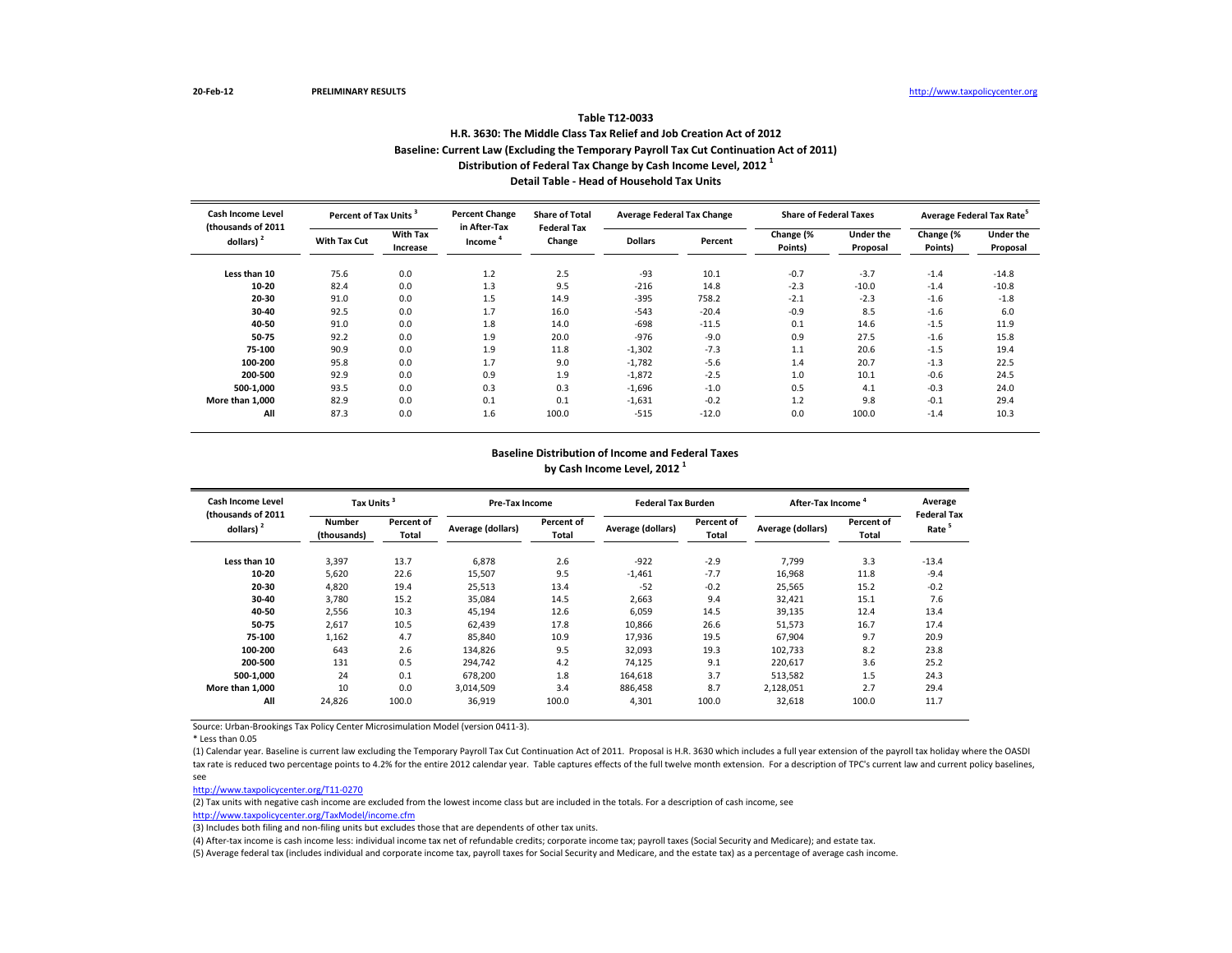#### **Table T12-0033**

## **H.R. 3630: The Middle Class Tax Relief and Job Creation Act of 2012 Baseline: Current Law (Excluding the Temporary Payroll Tax Cut Continuation Act of 2011) Distribution of Federal Tax Change by Cash Income Level, 2012 <sup>1</sup> Detail Table - Tax Units with Children**

| <b>Cash Income Level</b>                    | Percent of Tax Units <sup>3</sup> |                             | <b>Percent Change</b>  | <b>Share of Total</b><br><b>Federal Tax</b> | <b>Average Federal Tax Change</b> |         | <b>Share of Federal Taxes</b> |                              |                      | Average Federal Tax Rate     |
|---------------------------------------------|-----------------------------------|-----------------------------|------------------------|---------------------------------------------|-----------------------------------|---------|-------------------------------|------------------------------|----------------------|------------------------------|
| (thousands of 2011<br>dollars) <sup>2</sup> | <b>With Tax Cut</b>               | <b>With Tax</b><br>Increase | in After-Tax<br>Income | Change                                      | <b>Dollars</b>                    | Percent | Change (%<br>Points)          | <b>Under the</b><br>Proposal | Change (%<br>Points) | <b>Under the</b><br>Proposal |
| Less than 10                                | 75.2                              | 0.0                         | 1.3                    | 0.7                                         | $-100$                            | 8.2     | $-0.1$                        | $-0.6$                       | $-1.6$               | $-20.5$                      |
| 10-20                                       | 92.6                              | 0.0                         | 1.4                    | 2.8                                         | $-247$                            | 10.5    | $-0.3$                        | $-1.8$                       | $-1.6$               | $-16.6$                      |
| 20-30                                       | 96.2                              | 0.0                         | 1.6                    | 4.6                                         | $-424$                            | 46.0    | $-0.3$                        | $-0.9$                       | $-1.7$               | $-5.3$                       |
| 30-40                                       | 95.9                              | 0.0                         | 1.7                    | 5.5                                         | $-575$                            | $-30.5$ | $-0.3$                        | 0.8                          | $-1.6$               | 3.7                          |
| 40-50                                       | 94.7                              | 0.0                         | 1.8                    | 5.7                                         | $-727$                            | $-14.7$ | $-0.2$                        | 2.0                          | $-1.6$               | 9.3                          |
| 50-75                                       | 95.2                              | 0.0                         | 1.9                    | 12.9                                        | $-1,035$                          | $-10.4$ | $-0.4$                        | 6.7                          | $-1.6$               | 14.0                         |
| 75-100                                      | 97.4                              | 0.0                         | 2.0                    | 14.8                                        | $-1,437$                          | $-8.7$  | $-0.3$                        | 9.3                          | $-1.6$               | 17.2                         |
| 100-200                                     | 98.3                              | 0.0                         | 2.0                    | 35.2                                        | $-2,217$                          | $-6.4$  | $-0.3$                        | 30.8                         | $-1.5$               | 22.2                         |
| 200-500                                     | 98.6                              | 0.0                         | 1.3                    | 14.2                                        | $-2,778$                          | $-3.5$  | 0.6                           | 23.8                         | $-0.9$               | 25.9                         |
| 500-1.000                                   | 98.3                              | 0.0                         | 0.6                    | 2.4                                         | $-2,973$                          | $-1.6$  | 0.4                           | 9.0                          | $-0.4$               | 26.1                         |
| More than 1.000                             | 96.0                              | 0.0                         | 0.1                    | 1.1                                         | $-2,987$                          | $-0.3$  | 1.1                           | 20.8                         | $-0.1$               | 29.6                         |
| All                                         | 94.4                              | 0.0                         | 1.5                    | 100.0                                       | $-1,088$                          | $-5.7$  | 0.0                           | 100.0                        | $-1.2$               | 19.7                         |

## **Baseline Distribution of Income and Federal Taxes by Cash Income Level, 2012 <sup>1</sup>**

| Cash Income Level<br>(thousands of 2011 |                              | Tax Units <sup>3</sup>     |                      | Pre-Tax Income      |                      | <b>Federal Tax Burden</b> | After-Tax Income     |                            | Average<br><b>Federal Tax</b> |
|-----------------------------------------|------------------------------|----------------------------|----------------------|---------------------|----------------------|---------------------------|----------------------|----------------------------|-------------------------------|
| dollars) <sup>2</sup>                   | <b>Number</b><br>(thousands) | Percent of<br><b>Total</b> | Average<br>(dollars) | Percent of<br>Total | Average<br>(dollars) | Percent of<br>Total       | Average<br>(dollars) | <b>Percent of</b><br>Total | Rate <sup>5</sup>             |
| Less than 10                            | 3,846                        | 7.9                        | 6.428                | 0.6                 | $-1,218$             | $-0.5$                    | 7.645                | 0.8                        | $-19.0$                       |
| 10-20                                   | 5,948                        | 12.2                       | 15.742               | 2.1                 | $-2,367$             | $-1.5$                    | 18,109               | 3.0                        | $-15.0$                       |
| 20-30                                   | 5,713                        | 11.7                       | 25.506               | 3.3                 | $-920$               | $-0.6$                    | 26.426               | 4.3                        | $-3.6$                        |
| 30-40                                   | 5,081                        | 10.4                       | 35,137               | 4.0                 | 1,884                | 1.0                       | 33,254               | 4.8                        | 5.4                           |
| 40-50                                   | 4,169                        | 8.6                        | 45,275               | 4.2                 | 4,934                | 2.2                       | 40,341               | 4.7                        | 10.9                          |
| 50-75                                   | 6,587                        | 13.5                       | 63,896               | 9.4                 | 9,948                | 7.0                       | 53,948               | 10.0                       | 15.6                          |
| 75-100                                  | 5.463                        | 11.2                       | 87.562               | 10.7                | 16,461               | 9.6                       | 71,101               | 11.0                       | 18.8                          |
| 100-200                                 | 8.400                        | 17.3                       | 145,248              | 27.2                | 34.470               | 31.0                      | 110,778              | 26.3                       | 23.7                          |
| 200-500                                 | 2.702                        | 5.6                        | 300.076              | 18.1                | 80.421               | 23.3                      | 219,655              | 16.7                       | 26.8                          |
| 500-1.000                               | 430                          | 0.9                        | 708.894              | 6.8                 | 188,077              | 8.7                       | 520.818              | 6.3                        | 26.5                          |
| More than 1.000                         | 199                          | 0.4                        | 3.113.066            | 13.8                | 925.173              | 19.7                      | 2.187.894            | 12.3                       | 29.7                          |
| All                                     | 48,707                       | 100.0                      | 91,956               | 100.0               | 19,174               | 100.0                     | 72,782               | 100.0                      | 20.9                          |

Source: Urban-Brookings Tax Policy Center Microsimulation Model (version 0411-3).

\* Less than 0.05

Note: Tax units with children are those claiming an exemption for children at home or away from home.

(1) Calendar year. Baseline is current law excluding the Temporary Payroll Tax Cut Continuation Act of 2011. Proposal is H.R. 3630 which includes a full year extension of the payroll tax holiday where the OASDI tax rate is reduced two percentage points to 4.2% for the entire 2012 calendar year. Table captures effects of the full twelve month extension. For a description of TPC's current law and current policy baselines, see

[http://www.taxpolicycente](http://www.taxpolicycenter.org/T11-0270)r.org/T11-0270

(2) Tax units with negative cash income are excluded from the lowest income class but are included in the totals. For a description of cash income, see

[http://www.taxpolicycente](http://www.taxpolicycenter.org/TaxModel/income.cfm)r.org/TaxModel/income.cfm

(3) Includes both filing and non-filing units but excludes those that are dependents of other tax units.

(4) After-tax income is cash income less: individual income tax net of refundable credits; corporate income tax; payroll taxes (Social Security and Medicare); and estate tax.